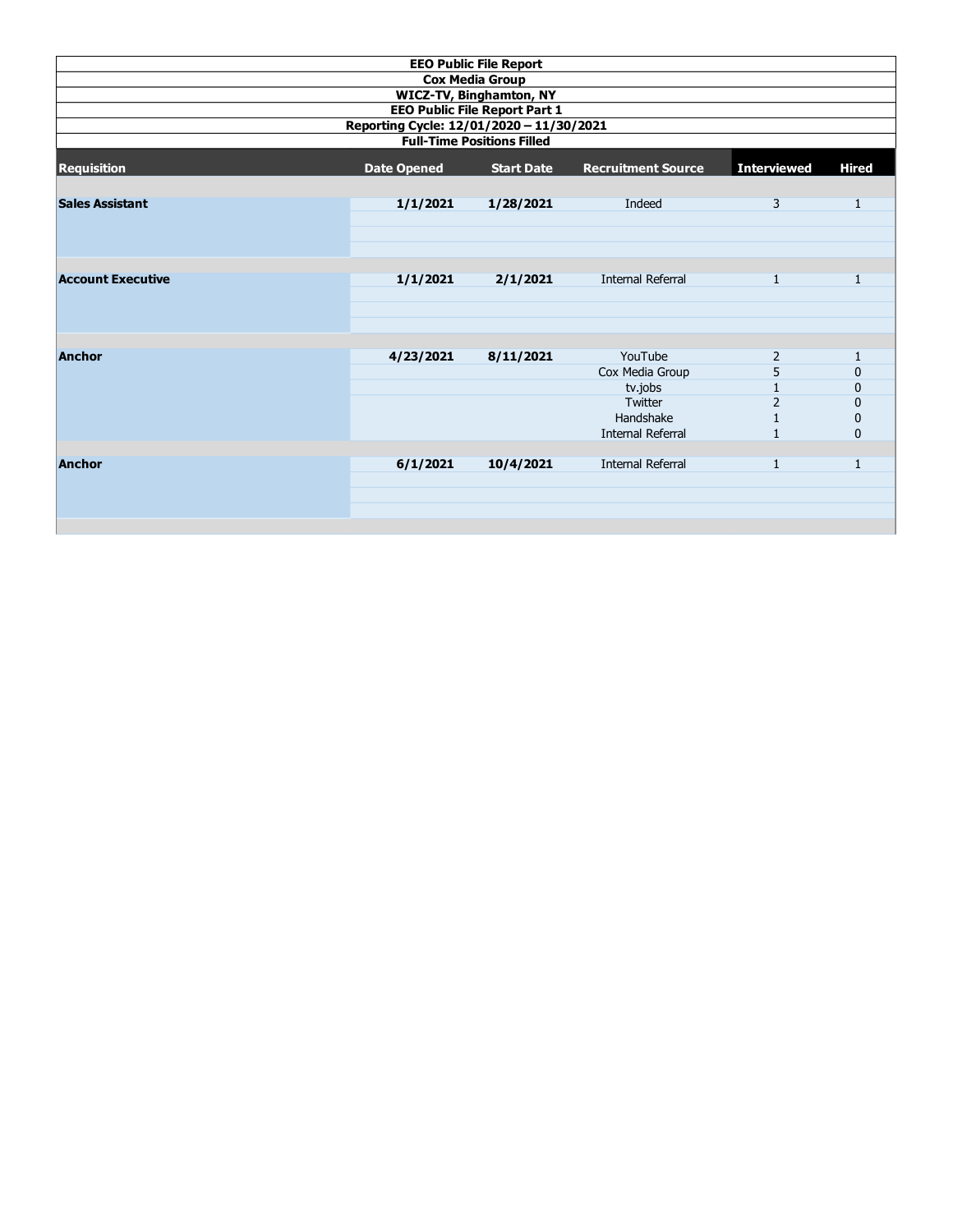|                                                    | <b>EEO Public File Report</b>         |                                 |                |  |  |  |  |  |
|----------------------------------------------------|---------------------------------------|---------------------------------|----------------|--|--|--|--|--|
| <b>Cox Media Group</b>                             |                                       |                                 |                |  |  |  |  |  |
| <b>WICZ-TV Binghamton, NY</b>                      |                                       |                                 |                |  |  |  |  |  |
| <b>EEO Public File Report Part 2</b>               |                                       |                                 |                |  |  |  |  |  |
| Reporting Cycle: 12/01/2020 - 11/30/2021           |                                       |                                 |                |  |  |  |  |  |
| <b>Recruitment Sources Used for All Openings</b>   |                                       |                                 |                |  |  |  |  |  |
| <b>Recruitment Source</b>                          | <b>Contact</b>                        | <b>Entitled to Notification</b> | # interviews   |  |  |  |  |  |
| Directly sourced by CMG Recruiter                  | <b>CMG</b> Recruiter                  | N                               |                |  |  |  |  |  |
|                                                    |                                       |                                 |                |  |  |  |  |  |
| Indeed                                             | <b>Internet Posting</b>               | N                               |                |  |  |  |  |  |
| Internet - www.indeed.com                          |                                       |                                 |                |  |  |  |  |  |
|                                                    |                                       |                                 |                |  |  |  |  |  |
| LinkedIn                                           | <b>Internet Posting</b>               | N                               |                |  |  |  |  |  |
| Internet - www.linkedin.com                        |                                       |                                 |                |  |  |  |  |  |
|                                                    |                                       |                                 |                |  |  |  |  |  |
| Broadbean job distribution                         | <b>CMG Recruiter</b>                  | N                               |                |  |  |  |  |  |
|                                                    |                                       |                                 |                |  |  |  |  |  |
|                                                    | State Job Boards/Diversity job boards |                                 |                |  |  |  |  |  |
| Circa                                              | <b>Internet Posting</b>               | N                               |                |  |  |  |  |  |
|                                                    |                                       |                                 |                |  |  |  |  |  |
| ZipRecruiter                                       | <b>Internet Posting</b>               | N                               |                |  |  |  |  |  |
| Internet - www.ziprecruiter.com                    |                                       |                                 |                |  |  |  |  |  |
|                                                    |                                       |                                 |                |  |  |  |  |  |
| Cox Media Group or CMG Employee Network            | CMG career sites (internal/external)  | Ν                               |                |  |  |  |  |  |
|                                                    |                                       |                                 |                |  |  |  |  |  |
| Penn State University                              | Robert Martin                         | N                               | $\mathbf 0$    |  |  |  |  |  |
|                                                    |                                       |                                 |                |  |  |  |  |  |
| <b>SUNY Geneseo Career Services</b>                | Kim Wilcox                            | N                               | $\mathbf 0$    |  |  |  |  |  |
|                                                    |                                       |                                 |                |  |  |  |  |  |
| Buffalo State University Communications Department | Donna Shaffer                         | N                               | $\mathbf 0$    |  |  |  |  |  |
|                                                    |                                       |                                 |                |  |  |  |  |  |
| <b>SUNY Cortland Career Services</b>               | Lynn Rogers                           | N                               | $\mathbf 0$    |  |  |  |  |  |
|                                                    |                                       |                                 |                |  |  |  |  |  |
| University of Scranton Job Placement               | <b>Beth Holmes</b>                    | N                               | $\mathbf 0$    |  |  |  |  |  |
|                                                    |                                       |                                 |                |  |  |  |  |  |
| NABET/CWA                                          | <b>Bill Murray</b>                    | N                               | $\mathbf 0$    |  |  |  |  |  |
|                                                    |                                       |                                 |                |  |  |  |  |  |
| <b>NYS Employment Center</b>                       | Mike Puglisi                          | N                               | 0              |  |  |  |  |  |
|                                                    |                                       |                                 |                |  |  |  |  |  |
| Broome-Tioga BOCES                                 | Laurie Hahl                           | N                               | $\mathbf 0$    |  |  |  |  |  |
|                                                    | Jullian Kroll                         | N                               | $\mathbf 0$    |  |  |  |  |  |
| <b>Binghamton University Career Development</b>    |                                       |                                 |                |  |  |  |  |  |
| Greater Binghamton Chamber of Commerce             | Kathy Murphy                          | N                               | $\mathbf 0$    |  |  |  |  |  |
|                                                    |                                       |                                 |                |  |  |  |  |  |
| TV Jobs                                            |                                       | N                               | $\mathbf{1}$   |  |  |  |  |  |
|                                                    | Internet                              |                                 |                |  |  |  |  |  |
| <b>Ithaca College Career Services</b>              | John Fraccia                          | N                               | $\mathbf 0$    |  |  |  |  |  |
|                                                    |                                       |                                 |                |  |  |  |  |  |
| <b>SUNY Broome</b>                                 | LuAnn Nelson                          | N                               | 0              |  |  |  |  |  |
|                                                    |                                       |                                 |                |  |  |  |  |  |
| University of Pittsburgh Career Services           | Barbara Juliussen                     | N                               | 0              |  |  |  |  |  |
|                                                    |                                       |                                 |                |  |  |  |  |  |
| You Tube                                           | Internet-youtube.com                  | N                               | $\overline{2}$ |  |  |  |  |  |
|                                                    |                                       |                                 |                |  |  |  |  |  |
| <b>Handshake</b>                                   | Internet- handshake.com               | N                               | $\mathbf{1}$   |  |  |  |  |  |
|                                                    |                                       |                                 |                |  |  |  |  |  |
| Twitter                                            | Internet-twitter.com                  | N                               | $\overline{2}$ |  |  |  |  |  |
|                                                    |                                       |                                 |                |  |  |  |  |  |
| <b>WICZ Website</b>                                | Internet- wicz.com                    | N                               | 0              |  |  |  |  |  |
|                                                    |                                       |                                 |                |  |  |  |  |  |
| Internal Referrals                                 | <b>CMG Employees</b>                  | N                               | 3              |  |  |  |  |  |
|                                                    |                                       |                                 |                |  |  |  |  |  |